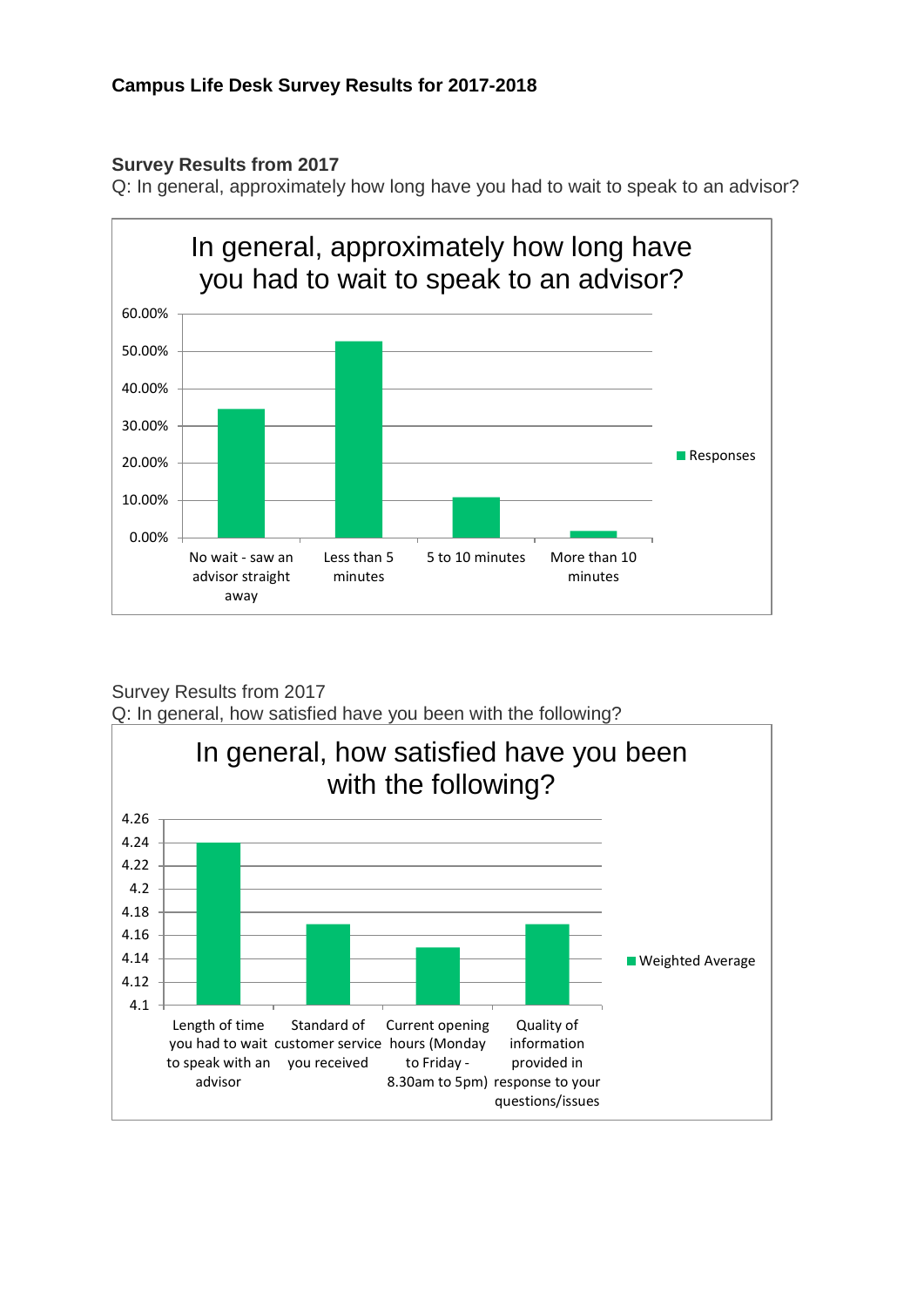## **Survey Results from 2018**

Q: Length of time you had to wait to speak with an advisor



## Q: Standard of customer service you received



## Q: Quality of information provided in response to your questions/issues